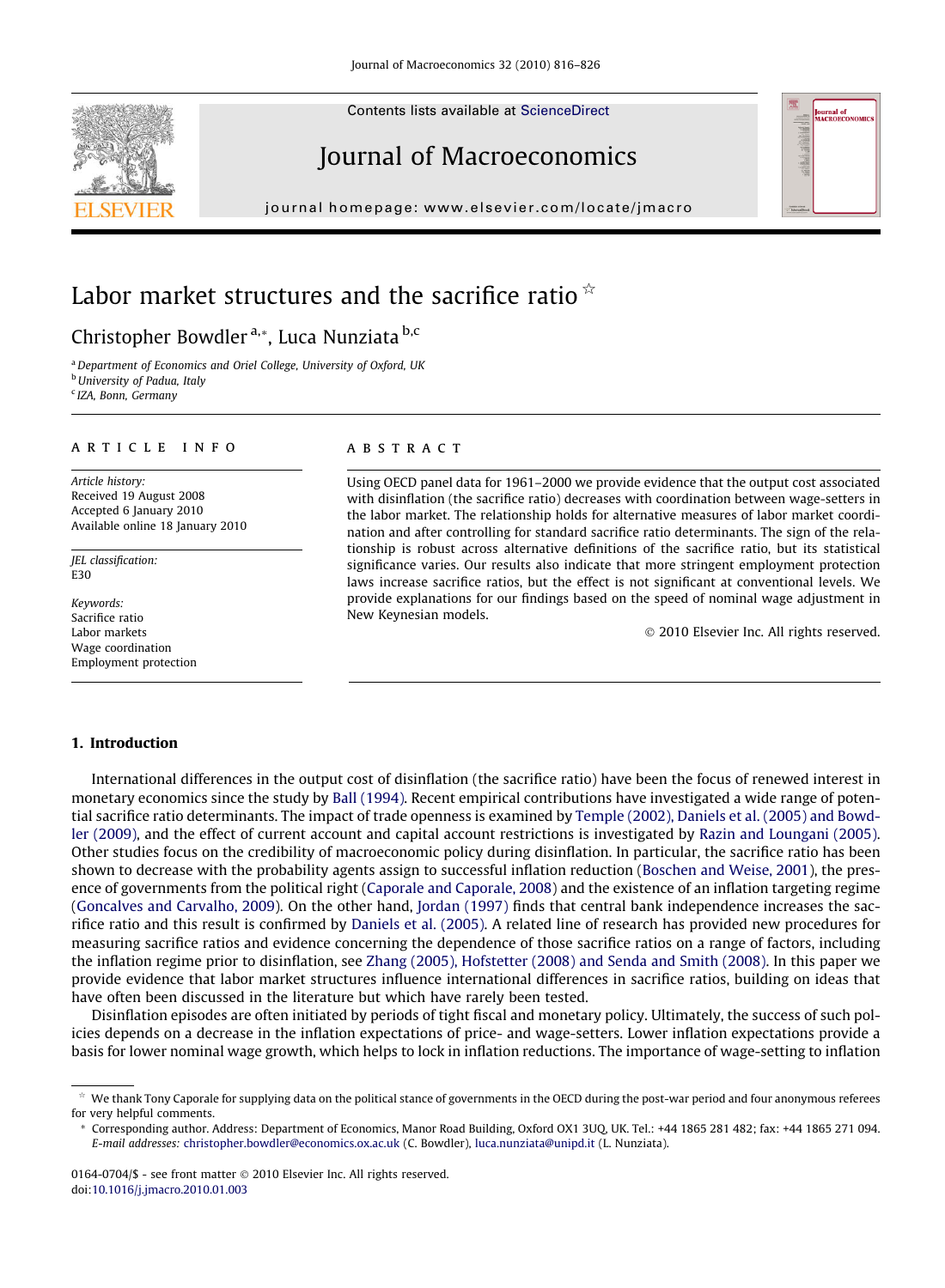dynamics is recognized in both macroeconomic policy-making and research. During the 1960s and 1970s many governments employed direct wage controls as a tool of anti-inflation policy, see for example [Nelson \(2005\).](#page--1-0) In recent research [Oli](#page--1-0)[vei and Tenreyro \(2007\)](#page--1-0) utilize information on the timing of wage negotiations to explain within year variation in the tradeoff between inflation and output.

The idea that we emphasize is that labor market structures can affect the speed at which nominal wage growth moderates during disinflation episodes and thereby play a role in determining the sacrifice ratio. The starting point is that labor markets are imperfectly competitive, such that wage-setters decide the precise timing of wage moderation after disinflation policies are initiated. This behavior is a feature of New Keynesian models in which price- and wage-setting is staggered and agents are averse to relative price and wage changes, see [Ball and Romer \(1991\)](#page--1-0) for a model that captures these effects and [Taylor \(1983\)](#page--1-0) for discussion in the context of labor markets. The factors that determine the length of time until wage moderation will be critical in setting disinflation costs – delays will thwart disinflation, prompting larger output losses. When labor market laws afford considerable protection to those in employment, e.g. through restrictions on firing by firms, wage-setters may choose to delay wage moderation because the chances of job losses are limited, and dominated by the benefit from higher real wages. We therefore hypothesize a positive relationship between the sacrifice ratio and the strictness of employment protection arrangements.

In contrast, when labor markets are centralized and interactions between firms and wage-setters highly coordinated, for example in Scandinavian countries, wage moderation can be implemented more rapidly. The reason is that when unions negotiate from an aggregate perspective they are more likely aware that wage moderation for one set of workers is occurring alongside economy wide moderation, leaving relative wages unaffected. As a result the relative wage concerns that can frustrate nominal adjustment are absent and disinflation can proceed at lower output cost.<sup>1</sup>

Our contribution is to investigate the relationship between labor market structures and sacrifice ratios using a detailed panel dataset on differences in employment protection laws, unionization rates and the degree of labor market coordination in 18 OECD countries, and a baseline sample of 76 disinflation episodes obtained from [Ball \(1994\) and Bowdler \(2009\).](#page--1-0) The results show that higher levels of coordination in wage bargaining are associated with statistically significant reductions in the sacrifice ratio. More stringent employment protection laws are associated with larger sacrifice ratios, though the statistical significance of that relationship is weaker than that based on labor market coordination. Building on previous work on the effects of labor market coordination on macroeconomic outcomes ([Calmfors and Driffill, 1988; Daniels et al., 2006](#page--1-0)) we investigate an inverse U-shape relationship between coordination and the sacrifice ratio, and find weak evidence for a nonlinearity of that kind. In an important extension of our baseline results, we examine sacrifice ratios from [Senda and Smith](#page--1-0) [\(2008\),](#page--1-0) calculated using the assumptions regarding trend output during disinflations proposed by [Zhang \(2005\) and Hofstet](#page--1-0)[ter \(2008\),](#page--1-0) which are different to those employed by [Ball \(1994\) and Bowdler \(2009\)](#page--1-0). The effects of labor market coordination and employment protection are qualitatively similar to those in our baseline results, but significant at confidence levels of just 10%, 15% or lower. On the other hand, our results are generally robust to alternative extensions of our methodology such as the use of different measures of coordination and employment protection, the use of fixed effects and time dummies and the exclusion of outlier observations.

Our paper contributes to a substantial literature on labor market structures and macroeconomic outcomes. [Bruno and](#page--1-0) [Sachs \(1985\)](#page--1-0) and [Calmfors and Driffill \(1988\)](#page--1-0) represent important early contributions. More recently, [Thomas \(2002\)](#page--1-0) shows that nominal wage growth is more responsive to unemployment under highly centralized wage bargaining systems (though it is not necessarily more responsive to productivity growth, or input price shocks) and [Nunziata \(2005\)](#page--1-0) shows that real wages are more responsive to unemployment under coordinated bargaining systems. In his original study of sacrifice ratios, [Ball \(1994\)](#page--1-0) found a negative and marginally significant effect from the [Bruno and Sachs \(1985\)](#page--1-0) indicator of wage flexibility. This index pools discrete measures of the duration of wage contracts, the synchronization of wage negotiations and the degree of indexation of wage contracts.<sup>2</sup> In Section 3 we discuss how our results relate to this evidence. Finally, in investigating the effect of central bank transparency on the slope of the Phillips curve (which is related to the sacrifice ratio), [Chortareas et al.](#page--1-0) [\(2003\)](#page--1-0) use labor market coordination as a control. The coordination index is positively correlated with the speed of inflation adjustment, consistent with the argument that we have described. However, the Phillips curve proxies are available for a sample of just 21 countries, precluding systematic investigation of the effects of other labor market institutions.

The structure of the paper is as follows. In Section 2 the measurement of the sacrifice ratio, labor market structures and other variables is discussed, and the basic form of the regression models is presented. In Section 3 the results from a range of regression specifications are interpreted in terms of the main hypotheses proposed in this introduction. Tests for non-linear relationships are presented, and various robustness exercises are discussed. Section 4 concludes with a summary of the paper.

#### 2. Data and methodology

The sacrifice ratio is defined by [Ball \(1994\)](#page--1-0) as the ratio between total annual output losses and the change in trend annual inflation over the course of a disinflation (a disinflation is a period during which trend inflation falls by more than 1.5% points

 $1$  A review of the channels linking labor market structures and the speed of nominal wage moderation is provided in [Calmfors \(2004\).](#page--1-0) The other channels discussed include the idea that coordinated structures reduce the average duration of wage contracts, relative to decentralized structures, because an externality (greater aggregate nominal rigidity) is neglected in the latter case, leading to inefficient contracts, see [Ball \(1987\).](#page--1-0)

 $<sup>2</sup>$  Ball obtained a similar result using a measure of the speed of wage adjustment estimated from time series regressions.</sup>